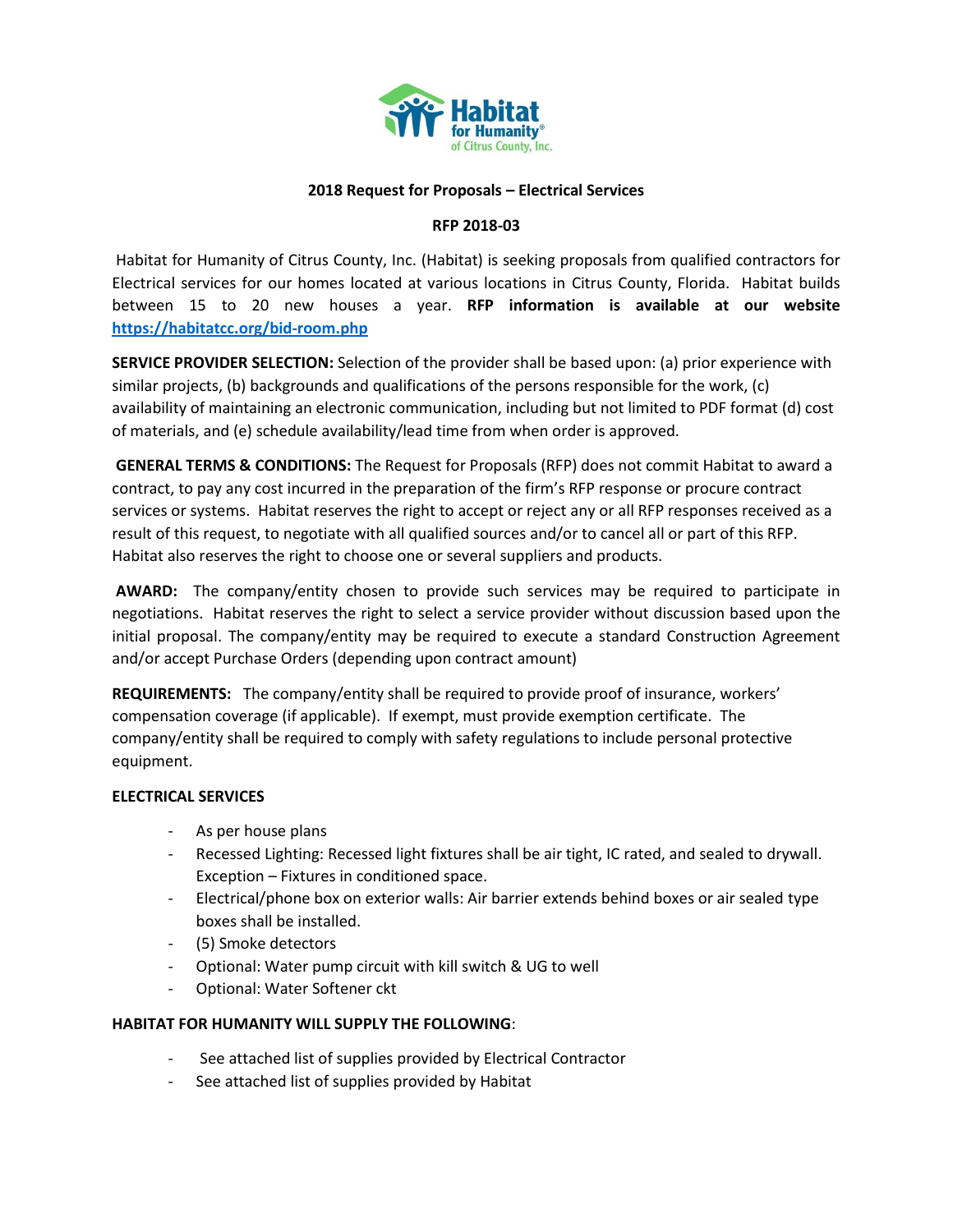

- All lighting and fan/light fixtures and light bulbs (except can lights) Mechanical contractor supplies and install light/fan combo in bathrooms. Electrical contractor wire bath/light combo.
- Habitat installs the range hood above the range. Electrical contractor provides the circuit and dedicated outlet inside cabinet.

**RESPONSE FORMAT:** All applicants should apply the following format for submission of their response to this Request for Proposals.

1) A Cover Letter Including

- Company Name
- Address
- Full Contact Information
- A brief description of the company
- Identification of Partner Firms (if applicable)
- License Number
- Signed by an Authorized Representative of the Firm
- 2) **Qualifications** (waived for existing vendors)
	- List and Briefly Describe Similar Projects Completed by Firm
	- Provide Pictures of Similar Projects Completed by Firm
	- Please Include References with Contact Person and Contact Information

## 3**) Cost and Schedule:**

- Cost of Services
- Schedule Availability

**PROPOSAL SUBMISSION:** Proposals should be mailed (PO Box 1041, Crystal River, FL 34423, emailed [\(Bids@Habitatcc.org\)](mailto:Bids@Habitatcc.org) or hand delivered to Habitat for Humanity of Citrus County, 7768 W. Gulf to Lake Hwy, Crystal River, FL 34429, attention: Amy Engelken, COO. Proposals should be clearly marked: **"Habitat for Humanity Electrical Services Proposal".**

**DESCRIPTION OF HABITAT FOR HUMANITY**: Habitat for Humanity of Citrus County, Inc. is a locally run affiliate of Habitat for Humanity International. Habitat works in partnership with volunteers and home owner applicants to build affordable housing. The houses are then sold to those applicants at no-profit with no-interest charged on the mortgage.

SECTION 3 "The work to be performed under this contract is subject to the requirements of section 3 of the Housing and Urban Development Act of 1968, as amended, 12 U.S.C. § 1701u. The purpose of section 3 is to ensure that employment and other economic opportunities generated by HUD assistance or HUD-assisted projects covered by section 3 shall, to the greatest extent feasible, be directed to lowand very-low income persons, particularly persons who are recipients of HUD assistance for housing."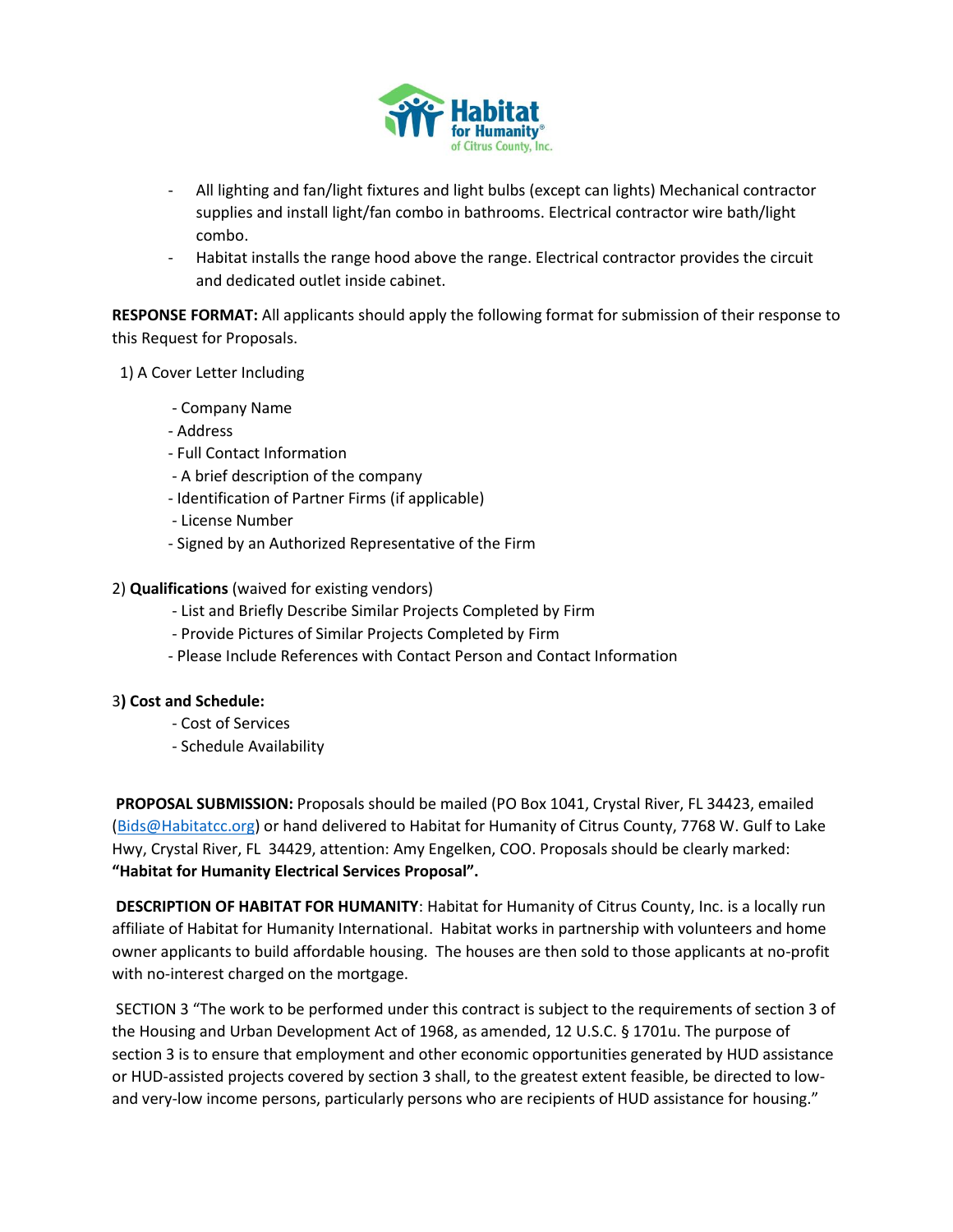

# ELECTRICAL (provided by Electrical contractor)

- (13) Single pole Decora switches
- (4) 3 way switches
- (1) 1 way switch
- (35) Decora Standard duplex receptacles
- (2) Weather Proof receptacles with in use covers
- (1) GFI for baths
- (1) GFI for WP receptacles
- (2) GFI for kitchen sinks counter receptacles
- (24) Lighting openings and misc.
- (4) Ceiling fans provisions with desk jack
- (5) Arch fault breakers for bedrooms as per code
- (5) Smoke detectors
- (1) Door chime and lighted button
- (2) 4ft 2 lamp LED wrap
	- $\triangleright$  Dishwasher ckt
	- ➢ Washer ckt with single recept 20amps
	- $\triangleright$  Dryer ckt 30 amps flush
	- $\triangleright$  Hot water heater ckt 30 amps in sight of panel
	- ➢ Standard hood wiring and install hood
	- $\triangleright$  Standard range ckt flush
	- $\triangleright$  5kw heat ckt in sight of panel
	- ➢ A/C condenser ckt w/disconnect
	- $\geq$  200 amps service (back to back)
	- ➢ Under slab service (wire & conduit) 30 ft
	- ➢ Water pump circuit with kill switch and UG to well (optional)
	- $\triangleright$  2 bath exhaust fans (provisions with fans by AC contractor)
	- $\triangleright$  Ground out footer rebar with service
	- ➢ T pole